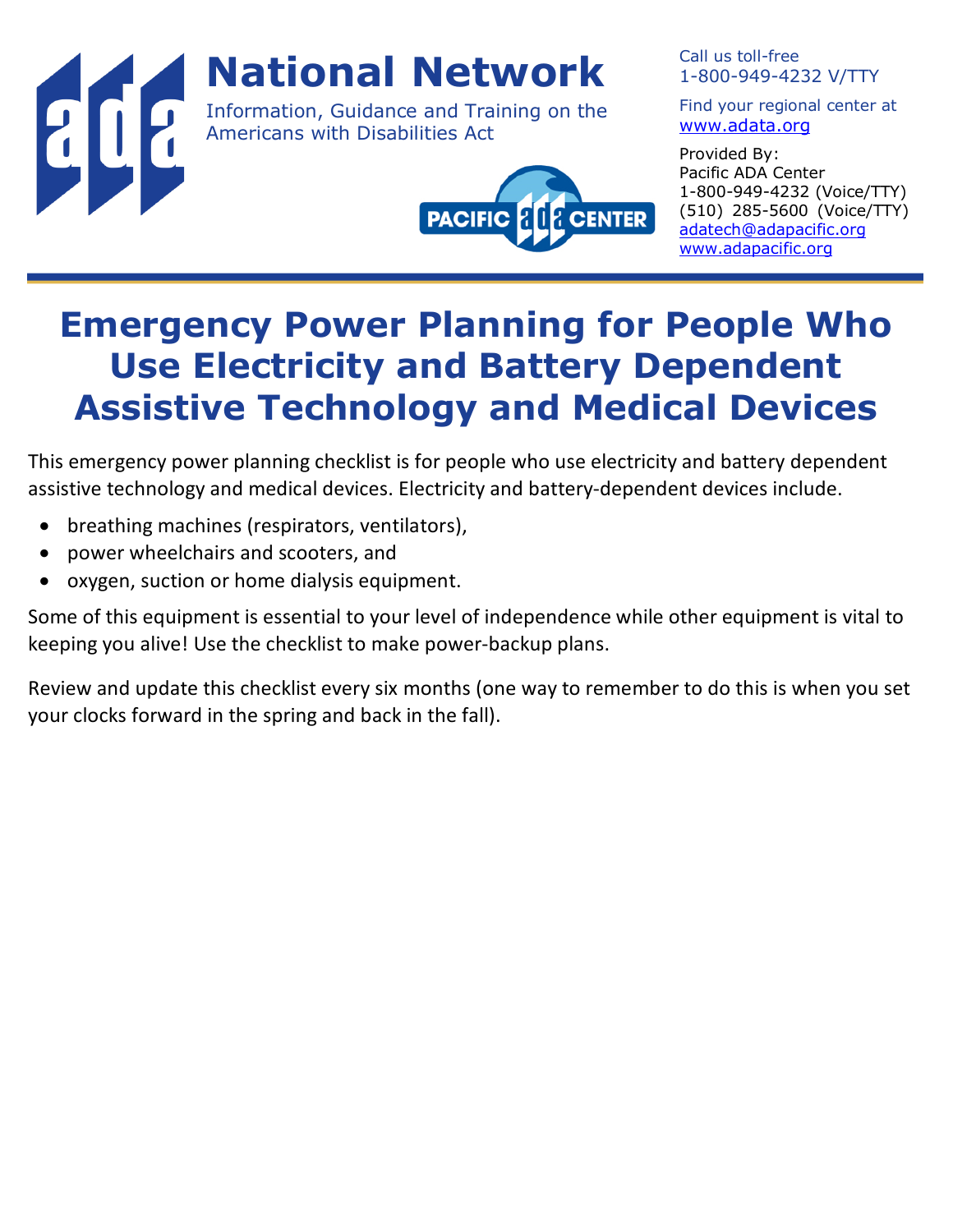

## **Emergency Power Planning for People Who Use Electricity and Battery Dependent Assistive Technology and Medical Devices Checklist**

| Date<br>Complete | Does not<br>Apply | Item                                                                                                                                                                                                                                                                      |  |  |
|------------------|-------------------|---------------------------------------------------------------------------------------------------------------------------------------------------------------------------------------------------------------------------------------------------------------------------|--|--|
|                  |                   | <b>Planning Basics</b>                                                                                                                                                                                                                                                    |  |  |
|                  |                   | Create a plan for alternative sources of power.                                                                                                                                                                                                                           |  |  |
|                  |                   | Read equipment instructions and talk to equipment suppliers about your backup power<br>options.                                                                                                                                                                           |  |  |
|                  |                   | Get advice from your power company regarding type of backup power you plan to use.                                                                                                                                                                                        |  |  |
|                  |                   | Regularly check backup or alternative power equipment to ensure it will function during an<br>emergency.                                                                                                                                                                  |  |  |
|                  |                   | Teach many people to use your backup systems and operate your equipment.                                                                                                                                                                                                  |  |  |
|                  |                   | Keep a list of alternate power providers.                                                                                                                                                                                                                                 |  |  |
|                  |                   | Ask your nearby police and fire departments and hospital if you could use them as a<br>backup for your equipment power if your backup systems fail.                                                                                                                       |  |  |
|                  |                   | Label all equipment with your name, address, and phone number. Attach simple and clear<br>instruction cards to equipment and laminate them for added strength.                                                                                                            |  |  |
|                  |                   | Keep copies of lists of serial and model numbers of devices, as well as important use<br>instructions in a waterproof container in your emergency supply kits.                                                                                                            |  |  |
|                  |                   | <b>Life-Support Device Users</b>                                                                                                                                                                                                                                          |  |  |
|                  |                   | Contact your power and water companies about your needs for life-support devices (home<br>dialysis, suction, breathing machines, etc.) in advance of a disaster.                                                                                                          |  |  |
|                  |                   | Many utility companies keep a "priority reconnection service" list and map of the<br>٠<br>locations of power-dependent customers for use in an emergency. Contact the<br>customer service department of your utility companies to learn if this service is<br>available.* |  |  |
|                  |                   | Let your fire department know that you are dependent on life-support devices.                                                                                                                                                                                             |  |  |
|                  |                   | All ventilator users should keep a resuscitation bag handy. The bag delivers air through a<br>mask when squeezed.                                                                                                                                                         |  |  |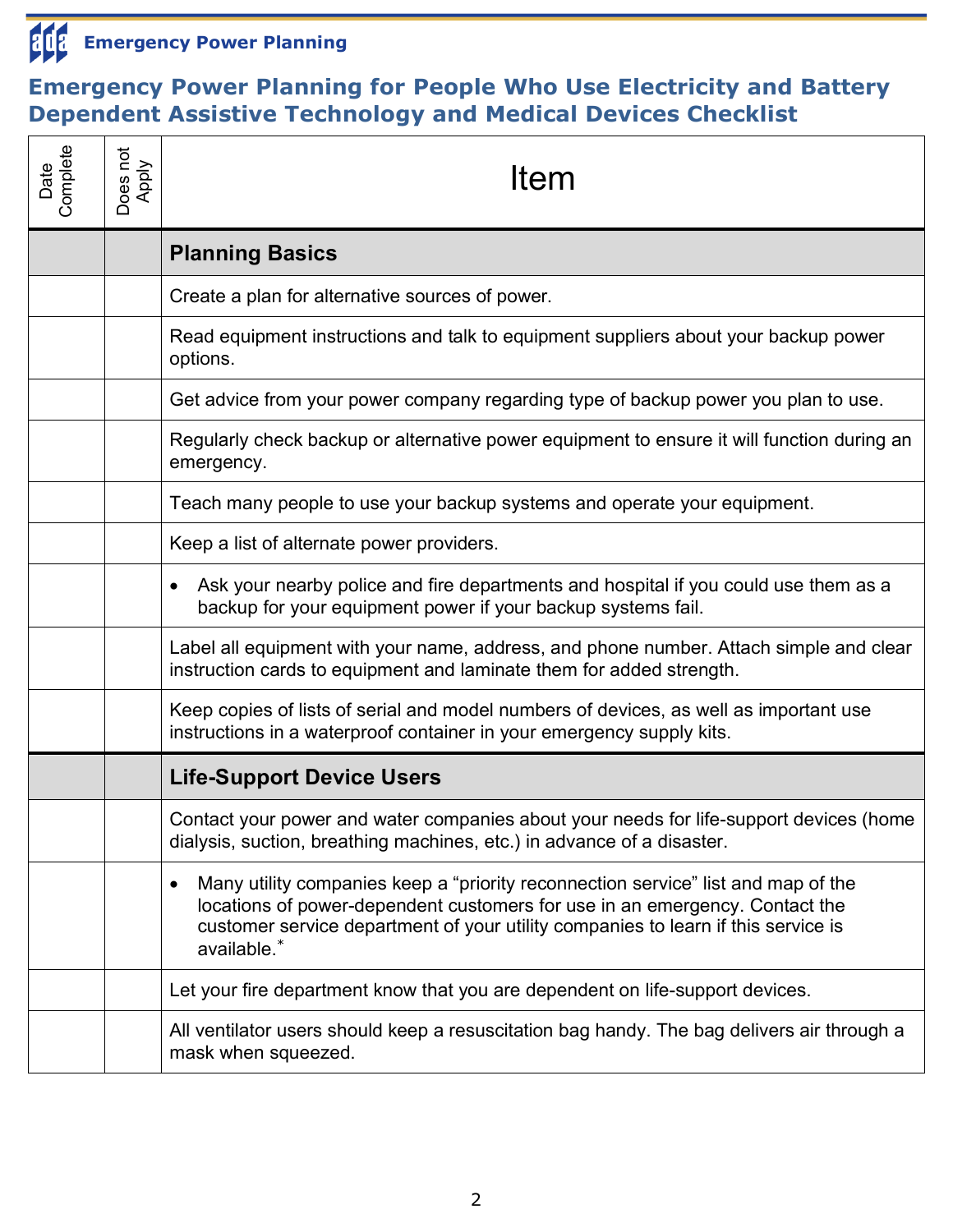

**Emergency Power Planning**

| Date<br>Complete | Does not<br>Apply | Item                                                                                                                                                                                                                                                     |  |
|------------------|-------------------|----------------------------------------------------------------------------------------------------------------------------------------------------------------------------------------------------------------------------------------------------------|--|
|                  |                   | If you receive dialysis or other medical treatments, ask your provider for the plans in an<br>emergency and where you should go for treatment if your site is not available after an<br>emergency.                                                       |  |
|                  |                   | <b>Oxygen Users</b>                                                                                                                                                                                                                                      |  |
|                  |                   | Check with your provider to determine if you can use a reduced flow rate in an emergency<br>to extend the life of the system. Record on your equipment the reduced flow numbers so<br>that you can easily refer to them.                                 |  |
|                  |                   | Be aware of oxygen safety practices:                                                                                                                                                                                                                     |  |
|                  |                   | Avoid areas where there are gas leaks or open flames.                                                                                                                                                                                                    |  |
|                  |                   | Post "Oxygen in Use" signs.                                                                                                                                                                                                                              |  |
|                  |                   | Always use battery powered flashlights or lanterns rather than gas lights or candles<br>when oxygen is in use (to reduce fire risk).                                                                                                                     |  |
|                  |                   | Keep the shut-off switch for oxygen equipment near you so you can get to it quickly in<br>$\bullet$<br>case of emergency.                                                                                                                                |  |
|                  |                   | <b>Generator Users</b>                                                                                                                                                                                                                                   |  |
|                  |                   | Make sure use of a generator is appropriate and realistic.                                                                                                                                                                                               |  |
|                  |                   | A 2,000 to 2,500-watt gas-powered portable generator can power a refrigerator and<br>several lamps. (A refrigerator needs to run only 15 minutes an hour to stay cool if you<br>keep the door closed. So, you could unplug it to operate other devices.) |  |
|                  |                   | Operate generators in open areas to ensure good air circulation.                                                                                                                                                                                         |  |
|                  |                   | Safely store fuel.                                                                                                                                                                                                                                       |  |
|                  |                   | The challenge when you live in an apartment is knowing how to safely store enough<br>٠<br>gasoline.                                                                                                                                                      |  |
|                  |                   | Store a siphon kit.                                                                                                                                                                                                                                      |  |
|                  |                   | Test generators from time to time to make sure it will work when needed.                                                                                                                                                                                 |  |
|                  |                   | Some generators can connect to the existing home wiring systems; always contact<br>your utility company regarding critical restrictions and safety issues.                                                                                               |  |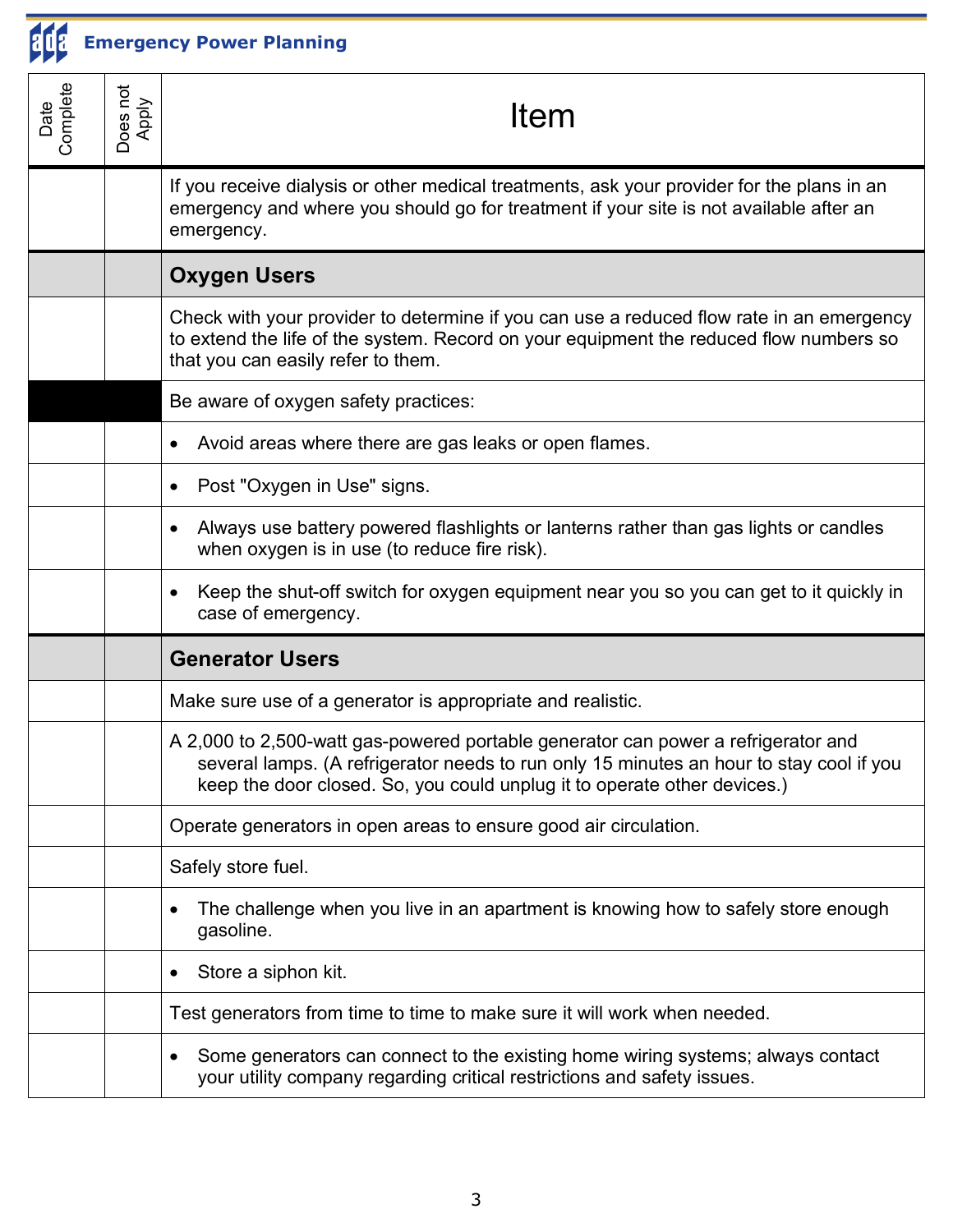

**Emergency Power Planning**

| Date<br>Complete | Does not<br>Apply | Item                                                                                                                                                                         |
|------------------|-------------------|------------------------------------------------------------------------------------------------------------------------------------------------------------------------------|
|                  |                   | <b>Rechargeable Batteries</b>                                                                                                                                                |
|                  |                   | Create a plan for how to recharge batteries when the electricity is out.                                                                                                     |
|                  |                   | Check with your vendor/supplier to find alternative ways to charge batteries. Examples<br>include:                                                                           |
|                  |                   | Connecting jumper cables to a vehicle battery.                                                                                                                               |
|                  |                   | Using a converter that plugs into a vehicle's cigarette lighter.                                                                                                             |
|                  |                   | If you substitute a vehicle battery for a wheelchair battery, the charge will not last as long<br>as a charge for a wheelchair's deep-cycle battery.                         |
|                  |                   | If you use a motorized wheelchair or scooter, if possible store a lightweight manual<br>wheelchair for emergency use.                                                        |
|                  |                   | Stored extra batteries require periodic charging even when they are unused. If your<br>survival strategy depends on storing batteries, closely follow a recharging schedule. |
|                  |                   | Know the working time of any batteries that support your systems.                                                                                                            |
|                  |                   | When you have a choice, choose equipment that uses batteries that are easily purchased<br>from nearby stores.                                                                |
|                  |                   | <b>When Power is Restored</b>                                                                                                                                                |
|                  |                   | Check to make sure the settings on your medical device have not changed (medical devices often<br>reset to a default mode when power goes out).                              |
|                  |                   | <b>Other Backup Plans</b>                                                                                                                                                    |
|                  |                   |                                                                                                                                                                              |
|                  |                   |                                                                                                                                                                              |
|                  |                   |                                                                                                                                                                              |
|                  |                   |                                                                                                                                                                              |

\* Even if you are on the "priority reconnection service" list, your power could still be out for many days following a disaster. It is vital that you have power backup options for your equipment